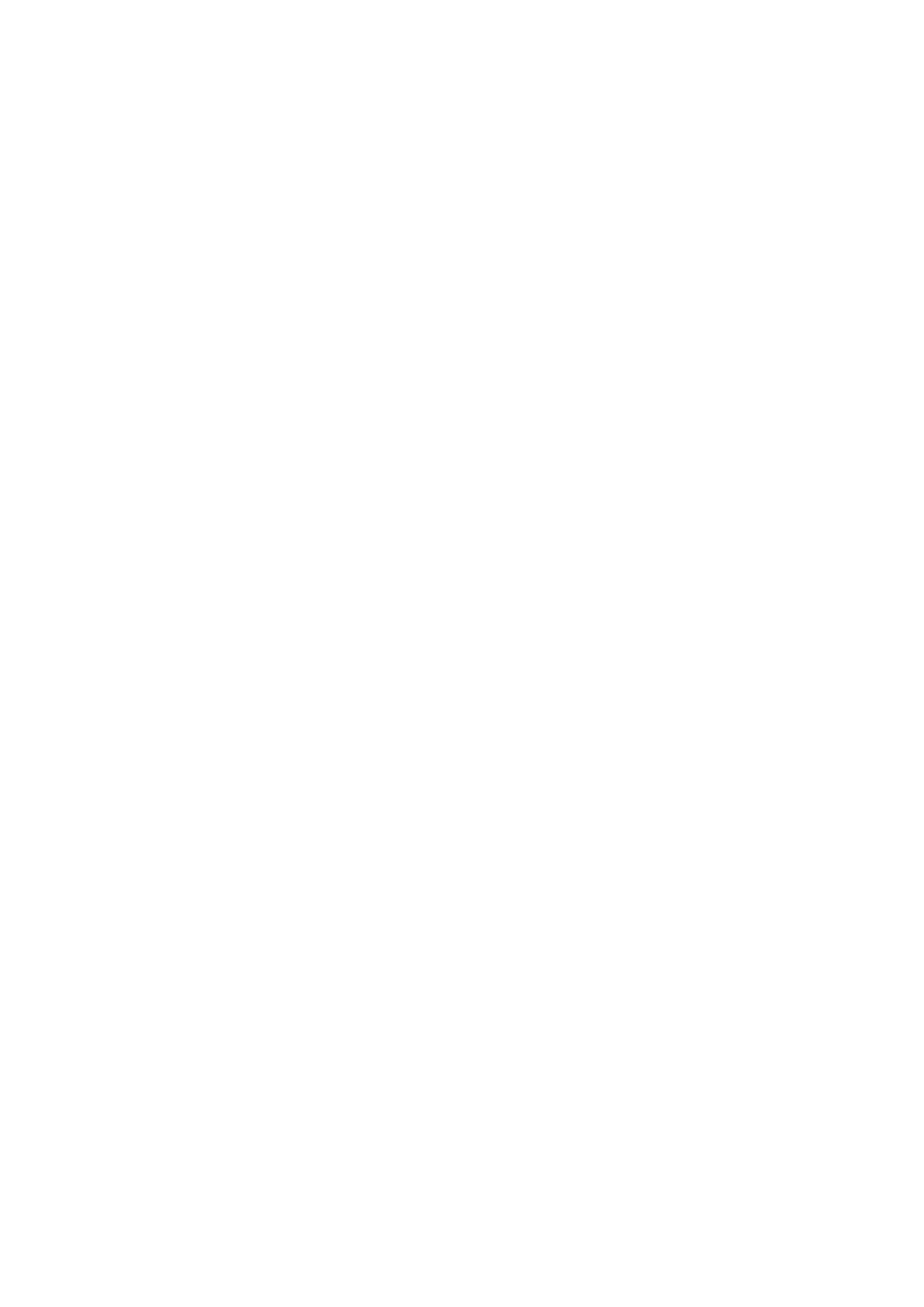## **NORTHERN TERRITORY OF AUSTRALIA**

As in force at 1 July 2008 \_\_\_\_\_\_\_\_\_\_\_\_\_\_\_\_\_\_\_\_

\_\_\_\_\_\_\_\_\_\_\_\_\_\_\_\_\_\_\_\_

### **FINANCIAL INSTITUTIONS DUTY REGULATIONS**

#### **Regulations under the** *Financial Institutions Duty Act*

#### **1 Citation**

These Regulations may be cited as the *Financial Institutions Duty Regulations*.

#### **2 Records kept for purpose of Act**

- (1) The books and accounts of a financial institution required by section 126(1) of the *Taxation (Administration) Act* as in force before 1 January 2008 to be kept under the *Financial Institutions Duty Act* shall be kept:
	- (a) at its principal place of business in the Territory or at such other place in or outside the Territory; and
	- (b) in the English language or such other language or form,

as the Commissioner, by notice addressed to the financial institution, permits.

(2) The Commissioner's permission under subregulation (1) is subject to such conditions, if any, as are specified in the notice given under that subregulation.

#### **3 Maximum duty payable**

The maximum duty payable under section 10 of the Act for receipts of more than \$2,500,000 is \$1,500 for each receipt.

#### **4 Non-dutiable receipts**

For the purposes of section 7(2) of the Act, a receipt of money by a registered financial institution:

- (a) being the receipt of a pension, bonus, payment, benefit or allowance payable under:
	- (i) the *Social Security Act 1947* of the Commonwealth;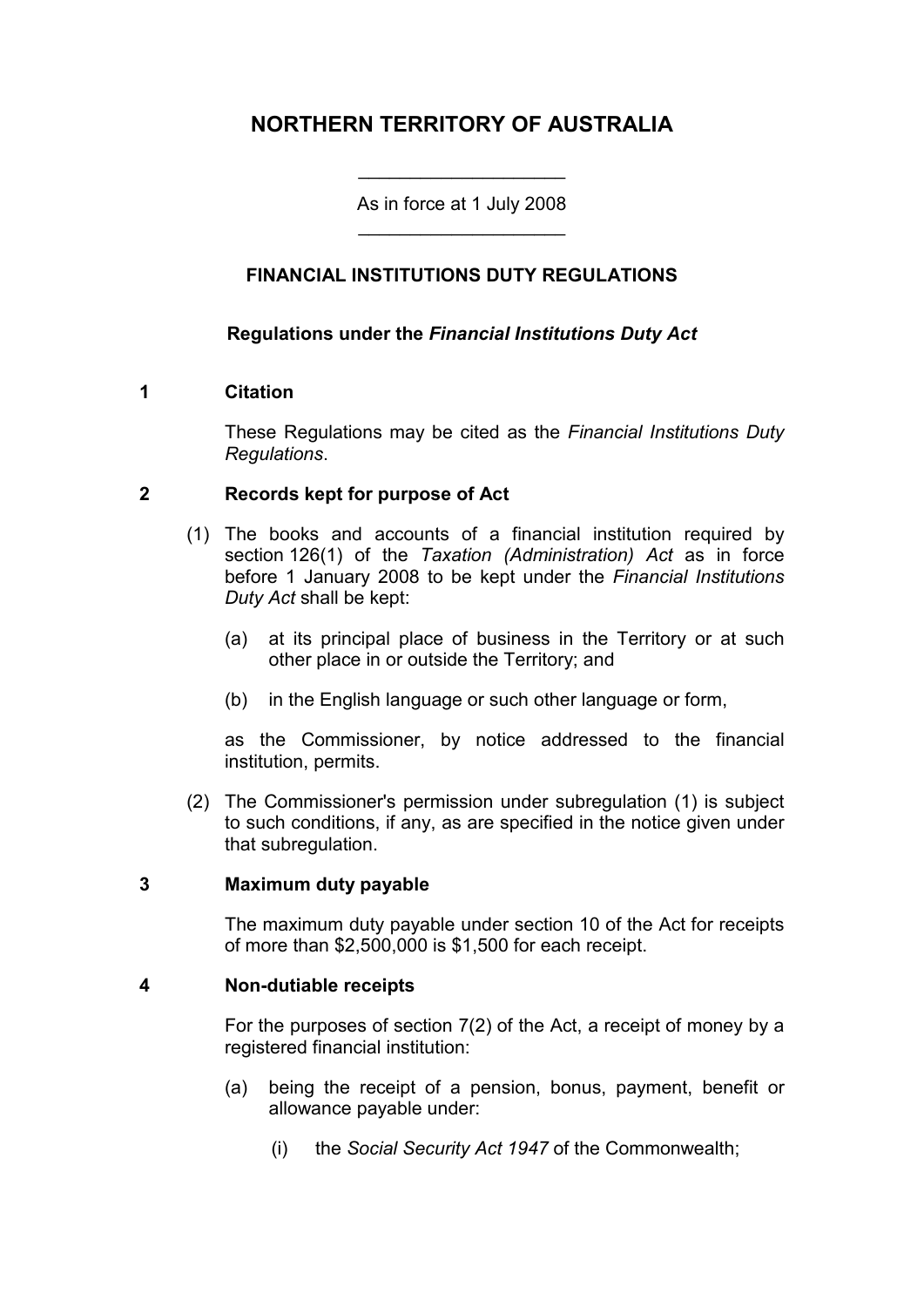- (ii) the *Veteran's Entitlement Act 1986* of the Commonwealth;
- (iii) the Family Assistance Law as defined in section 3 of the *A New Tax System (Family Assistance) (Administration) Act 1999* of the Commonwealth; or
- (iv) the A *New Tax System (Bonuses for Older Australians) Act 1999* of the Commonwealth,

credited to an account kept by a person with the financial institution;

- (aa) being the receipt of payments made directly to the financial institution by the Secretary of the Department of Social Security in pursuance of the Commonwealth rural assistance scheme known as the Farm Household Support Scheme and credited to the relevant accounts of the beneficiaries with the financial institution;
- (b) credited to an account approved by the Commissioner as being an account of a:
	- (i) religious institution;
	- (ii) charitable or public benevolent institution the primary function of which is to provide direct aid to the needy,

not being money derived from or deposited for the purposes of a commercial trading activity conducted by or on behalf of the institution;

- (c) being the receipt of a refund of duty payable under the Act;
- (e) credited to an account that is:
	- (i) a trust account included in a class of trust accounts approved by the Commissioner for the purposes of this provision; and
	- (ii) established and maintained solely or primarily for the collection and payment of stamp duty in accordance with permission granted by the Commissioner under section 17A of the *Taxation (Administration) Act* as in force before 1 January 2008,

is a non-dutiable receipt.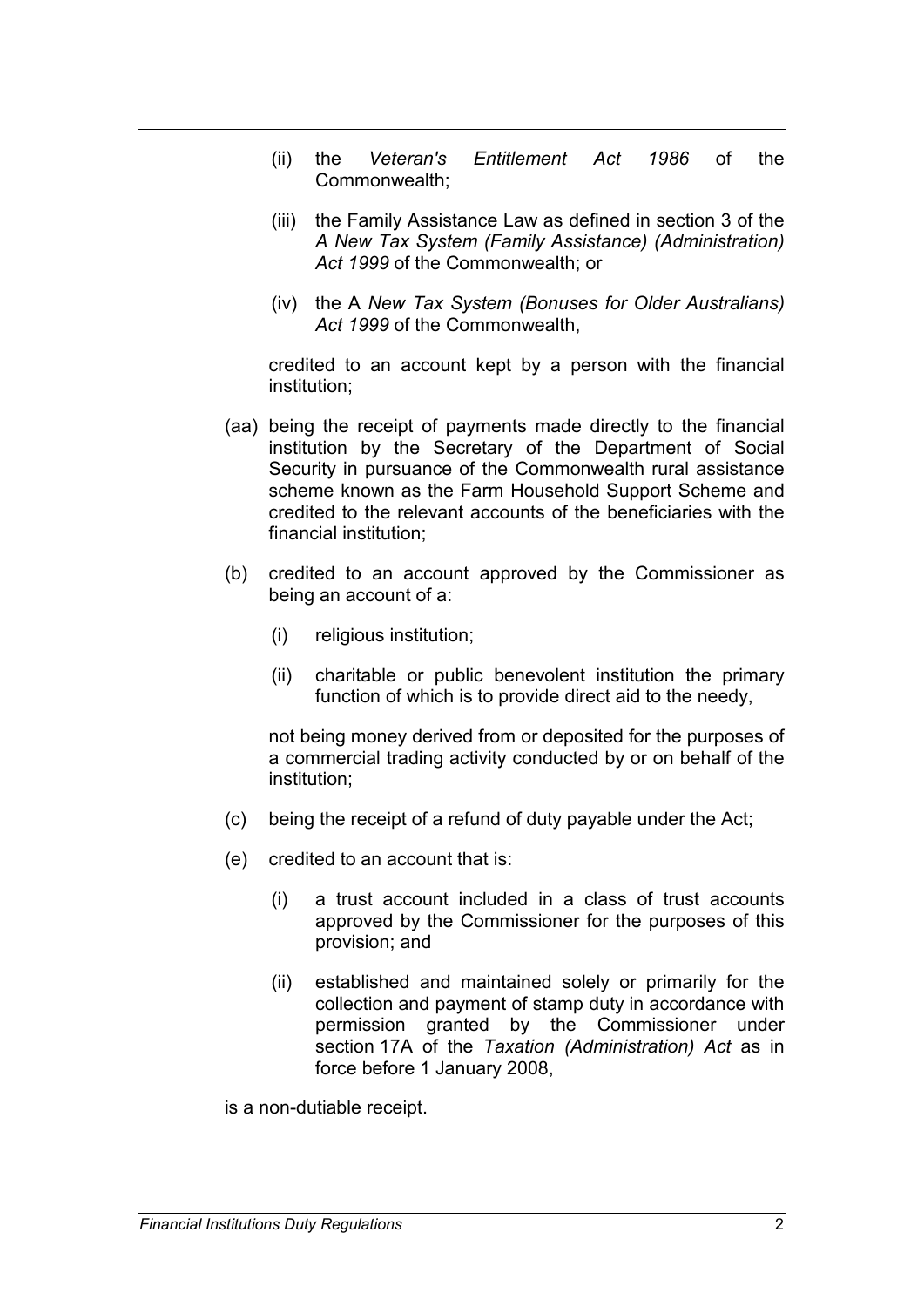#### **5 Non-dutiable receipts: first home owner grants**

- (1) A receipt that arises from the payment of a first home owner grant and that is:
	- (a) a direct deposit to the credit of an account kept by a registered financial institution in the name of an applicant for the grant;
	- (b) a credit to an account kept by a delegate of the Commissioner under section 30(1) of the *First Home Owner Grant Act* and the account is used solely for the purpose of receiving payments of first home owner grants; or
	- (c) the transfer of a credit referred to in paragraph (b) to an account referred to in paragraph (a),

is prescribed under section  $7(2)(r)$  of the Act as a non-dutiable receipt.

(2) In subregulation (1), *first home owner grant* has the same meaning as in the *First Home Owner Grant Act*.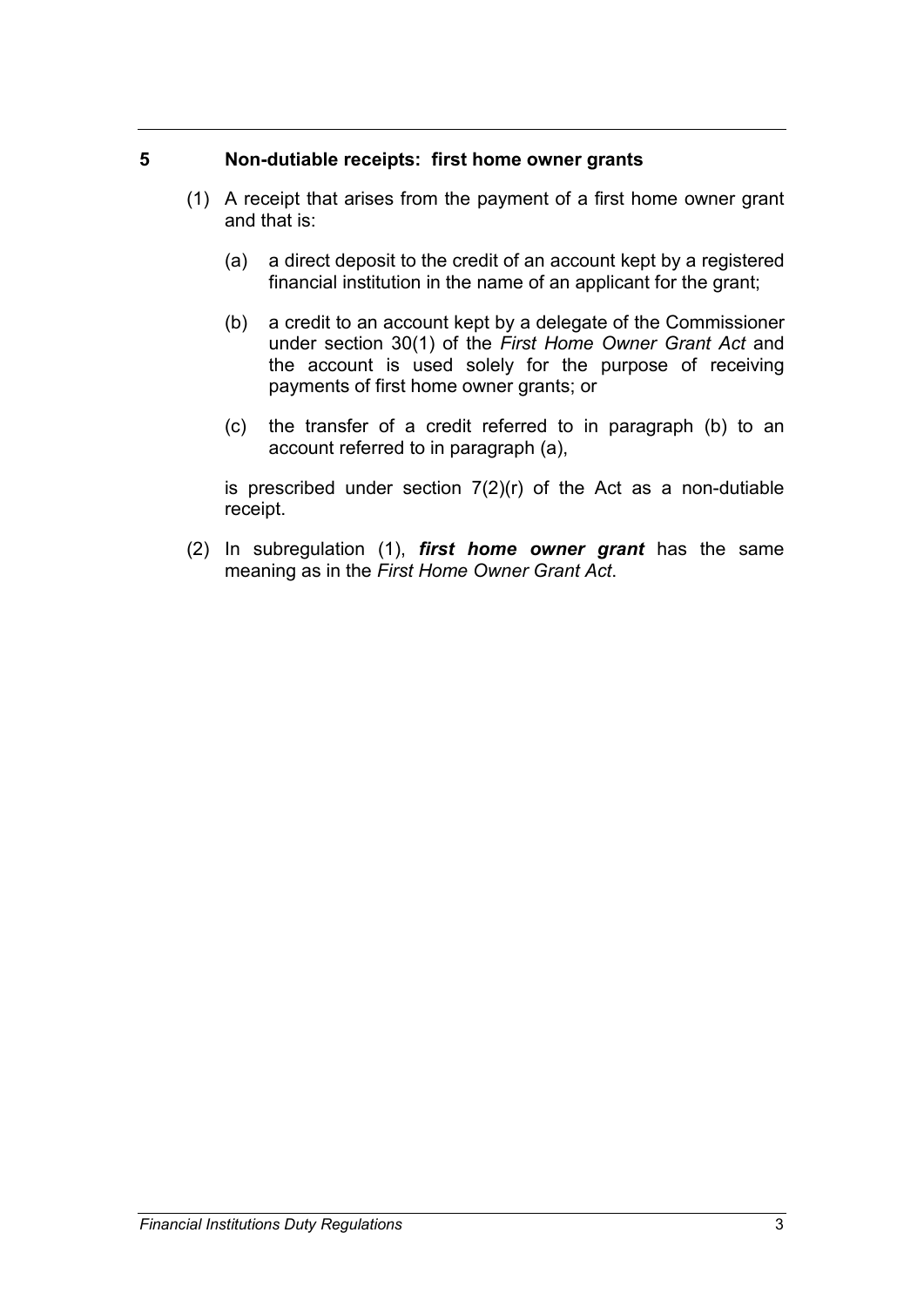## **ENDNOTES**

**1 KEY**

Key to abbreviations

| $amd = amended$       | $od = order$                        |
|-----------------------|-------------------------------------|
| $app = appendix$      | om = omitted                        |
| $bl = by-law$         | $pt = Part$                         |
| $ch = Chapter$        | $r =$ regulation/rule               |
| $cl = clause$         | $rem = remainder$                   |
| $div = Division$      | renum = renumbered                  |
| exp = expires/expired | $rep = repeated$                    |
| $f = forms$           | $s =$ section                       |
| <b>Gaz = Gazette</b>  | sch = Schedule                      |
| $h dg =$ heading      | sdiv = Subdivision                  |
| ins = inserted        | <b>SL = Subordinate Legislation</b> |
| It = $long$ title     | sub = substituted                   |
| $nc = not$ commenced  |                                     |

### **2 LIST OF LEGISLATION**

|                 | Financial Institutions Duty Regulations (SL No. 35, 1989)                                          |
|-----------------|----------------------------------------------------------------------------------------------------|
| <b>Notified</b> | 1 December 1989                                                                                    |
| Commenced       | 1 December 1989                                                                                    |
|                 | <b>Amendment of Financial Institutions Duty Regulations (SL No. 32, 1990)</b>                      |
| <b>Notified</b> | 30 August 1990                                                                                     |
| Commenced       | 30 August 1990                                                                                     |
|                 | Amendments of the Financial Institutions Duty Regulations (SL No. 31, 1991)                        |
| <b>Notified</b> | 28 June 1991                                                                                       |
| Commenced       | 1 July 1991 (r 1)                                                                                  |
|                 | Amendment of Financial Institutions Duty Regulations (SL No. 59, 1992)                             |
| <b>Notified</b> | 14 October 1992                                                                                    |
| Commenced       | 1 November 1992 (r 1 and s 2 Financial Institutions Duty<br>Amendment Act 1992 (Act No. 53, 1992)) |
|                 | Amendments of the Financial Institutions Duty Regulations (SL No. 17, 1993)                        |
| <b>Notified</b> | 29 June 1993                                                                                       |
| Commenced       | 1 July 1993 (r 1)                                                                                  |
|                 | Amendments of Financial Institutions Duty Regulations (SL No. 28, 1993)                            |
| <b>Notified</b> | 8 September 1993                                                                                   |
| Commenced       | 8 September 1993                                                                                   |
|                 | Amendments of Financial Institutions Duty Regulations (SL No. 33, 1999)                            |
| Notified        | 1 November 1999                                                                                    |
| Commenced       | 1 November 1999 (r 1)                                                                              |
|                 | <b>Amendments of Financial Institutions Duty Regulations (SL No. 32, 2000)</b>                     |
| <b>Notified</b> | 30 June 2000                                                                                       |
| Commenced       | 1 July 2000 (r 1)                                                                                  |
|                 |                                                                                                    |